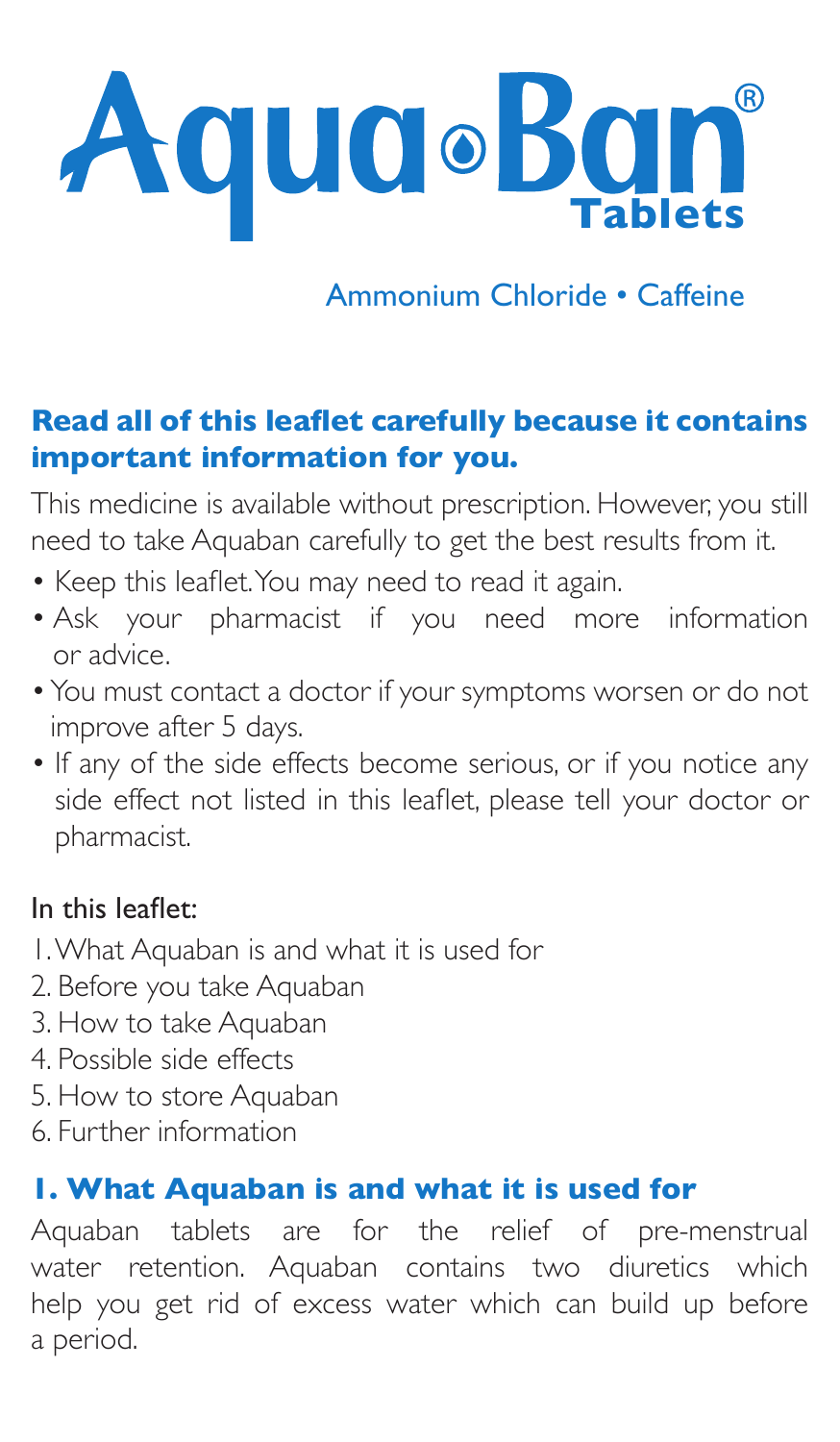# **2. Before you take Aquaban**

## Do not take Aquaban if you:

- are suffering from liver or kidney problems
- are allergic to any of the ingredients (see section 6 for a complete list of ingredients).

## Taking other medicines

Please tell your doctor or pharmacist if you are taking or have recently taken any other medicines, including medicines obtained without a prescription.

## Pregnancy and breast-feeding

Do not take Aquaban tablets if you are pregnant or breast-feeding.

# Taking Aqua-ban with food and drink

This medicine contains caffeine (100mg per tablet), which is also found in tea, coffee, chocolate and some fizzy drinks. Taking too much caffeine can cause symptoms including difficulty sleeping, shaking or a thumping sensation in the chest (palpitations). You should consider limiting consumption of tea, coffee, chocolate or fizzy drinks containing caffeine if you need to take this medicine.

## **3. How to take Aquaban**

### Women with pre-menstrual water retention:

Swallow 2 tablets three times a day after meals starting four or five days before expected period until period begins. Do not take for more than 5 days. Not recommended for children under 12 years old.

### If you take more Aquaban than you should

Seek immediate medical advice in the event of an overdose.

### If you forget to take Aquaban

Do not take a double dose to make up for a missed dose.

# **4. Possible side effects**

Like all medicines, Aquaban can cause side effects, although not everybody gets them.

### Signs of caffeine sensitivity or high caffeine intake include:

- Shaking (tremor), difficulty sleeping, dizziness, nervousness, restlessness, irritability, anxiety, sweating
- Headache
- A thumping sensation in the chest (palpitations), rapid breathing
- Frequent need to pass urine, stomach upset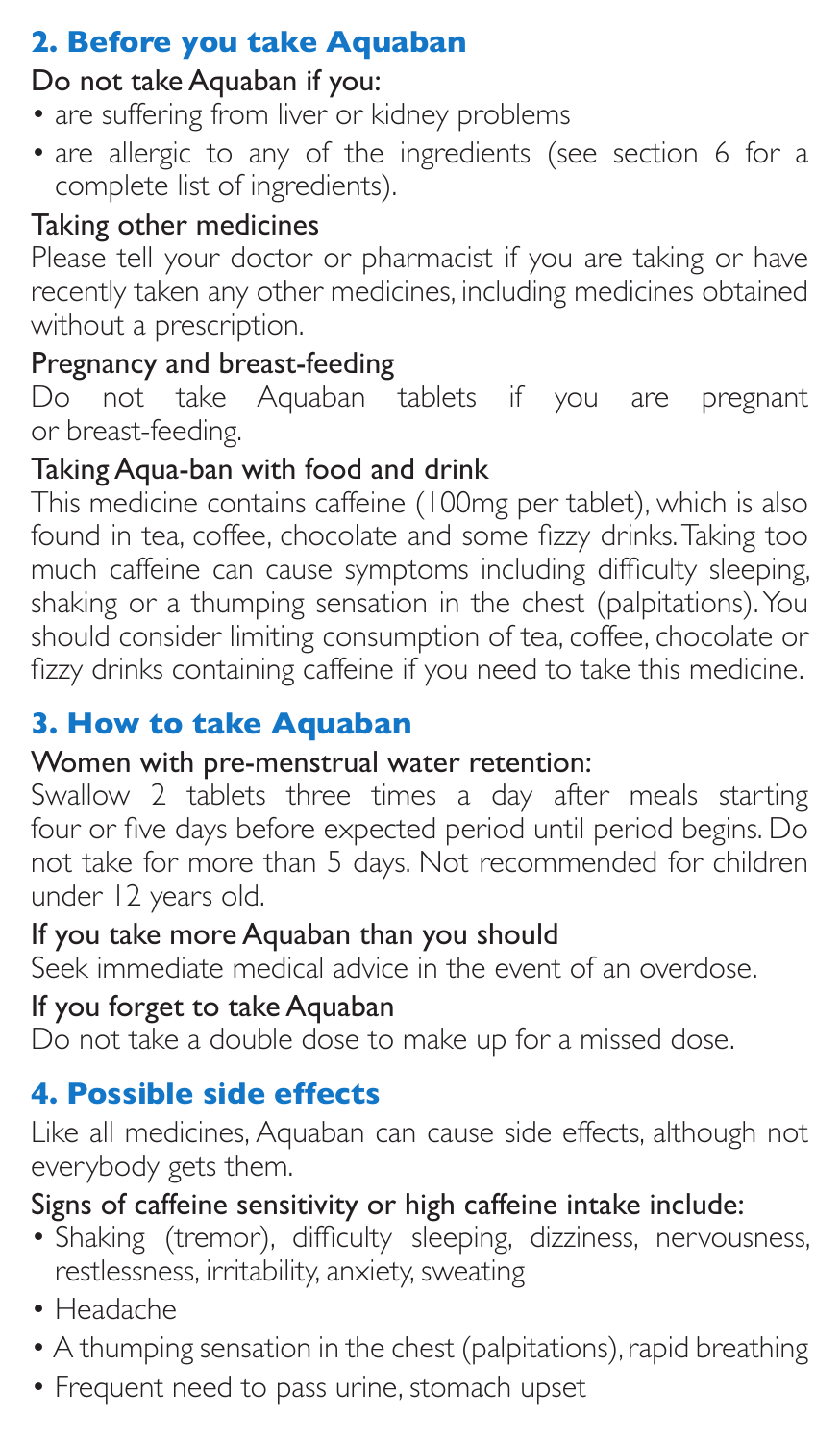If you get any side effects, talk to your doctor or pharmacist. This includes any possible side effects not listed in this leaflet. You can also report side effects directly via the Yellow Card Scheme at: www.mhra.gov.uk/yellowcard or search for "MHRA yellowcard" in the Google Play or Apple App Store. By reporting side effects you can help provide more information on the safety of this medicine.

## **5. How to store Aquaban**

Keep out of the sight and reach of children.

Do not take Aquaban after the expiry date which is stated on the packaging.

Do not store above 25°C.

Do not use if foil strip is damaged.

## **6. Further information**

#### What Aquaban contains

The active substances per tablet are:

Ammonium Chloride ..............325mg

Caffeine............................................100mg

The other ingredients are:

Core: Magnesium Stearate, Microcrystalline Cellulose, Povidone.

Coating: Benzoic Acid, Colloidal Anhydrous Silica, FD&C Blue #2, Hypromellose, Iron Oxide, Methacrylic Acid Copolymer, Sodium Bicarbonate, Sodium Lauryl Sulphate, Simethicone, Stearate Emulsifiers, Sorbic Acid, Talc, Thickeners, Titanium Dioxide, Triethyl Citrate.

### What Aquaban looks like and contents of the pack

Aquaban tablets are blue, circular, gastro-resistant, film coated tablets. They are available in blister packs containing 30 tablets.

## Marketing Authorisation Holder and Manufacturer

G. R. Lane Health Products Limited,

Sisson Road, Gloucester,

GL2 0GR, United Kingdom. Tel: +44 (0)1452 524012



Email: aquaban@laneshealth.com

This leaflet was last reviewed August 2020

Aquaban is a registered trademark. 3026-01